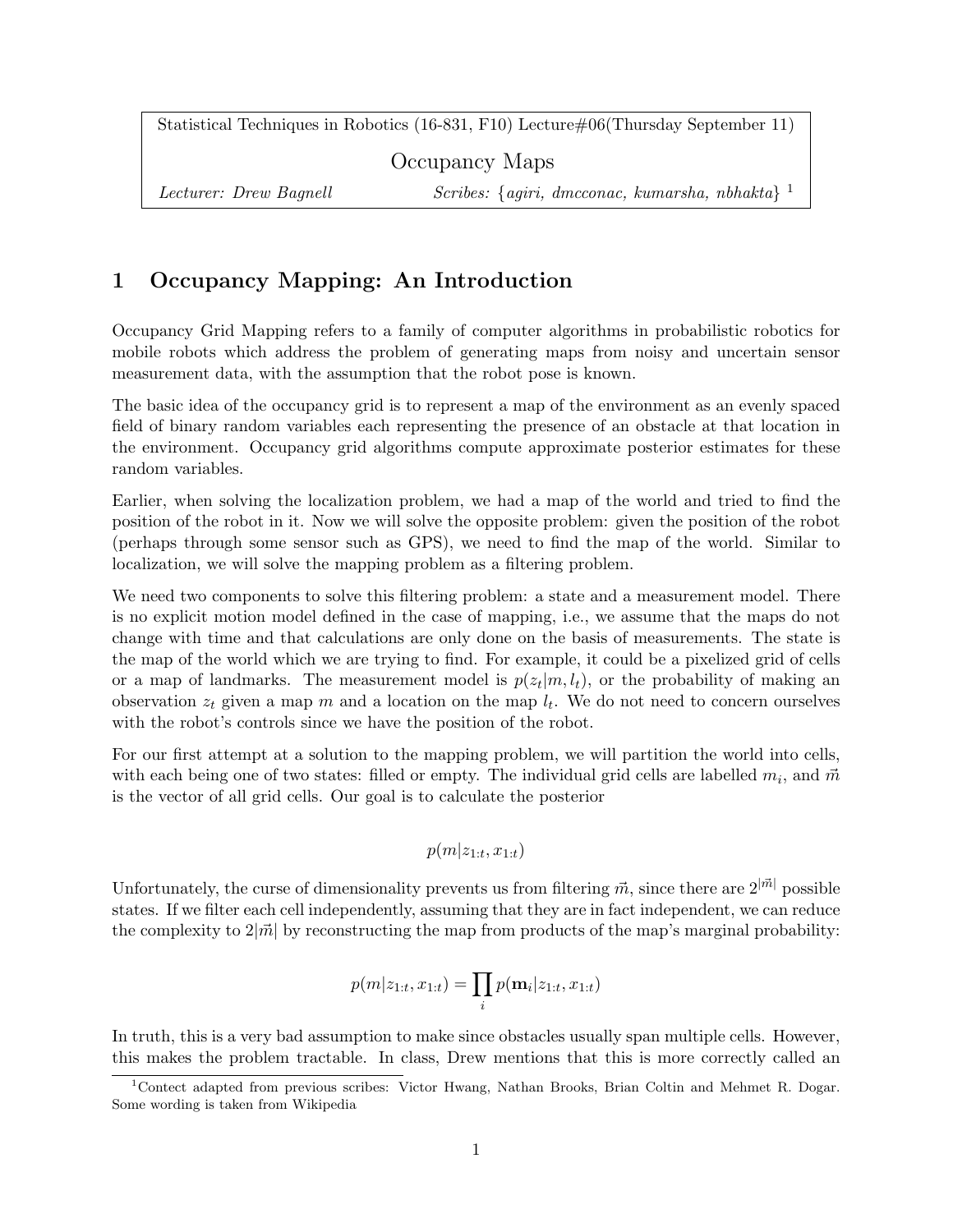approximation rather than an assumption, because we are not assuming that cells are independent but rather we are approximating them as being independent.

#### 1.1 Derivation

Let  $X^i$  represent the state of a grid cell  $m_i$ . The state is either x, meaning filled, or  $\bar{x}$ , meaning empty. We look at the probability that a cell is filled given the measurements, starting with a Bayesian filter.

$$
p(x|z_{1:t}) = \frac{p(z_t|x, z_{1:t-1})p(x|z_{1:t-1})}{p(z_t|z_{1:t-1})}
$$

We then make the Markov assumption that  $p(z_t|x, z_{1:t-1}) = p(z_t|x)$ .

$$
p(x|z_{1:t}) = \frac{p(z_t|x)p(x|z_{1:t-1})}{p(z_t|z_{1:t-1})}
$$

However, this assumption does not hold right here. When we talk about a single cell then given the current state previous observations do not tell us anything new about what we should observe now. In general however we do not have a single celled map. The reasons are described in more detail in Section 1.2.

We expand the equation once again using Bayes' rule to get

$$
p(x|z_{1:t}) = \frac{p(x|z_t)p(z_t)}{p(x)} \frac{p(x|z_{1:t-1})}{p(z_t|z_{1:t-1})}
$$

Now  $p(x|z_{1:t})$  is based on the *inverse sensor model*,  $p(x|z_t)$ , instead of the familiar forward model  $p(z_t|x)$ . The inverse sensor model specifies a distribution over the (binary) state variable as a function of the measurement  $z_t$ . A sensor model for a laser scanner device might look like Figure 1, where  $z_t$  is pass-through / hit information.

Using the same proof, we can derive a matching update rule for  $p(\bar{x}|z_{1:t})$ :

$$
p(\bar{x}|z_{1:t}) = \frac{p(\bar{x}|z_t)p(z_t)}{p(\bar{x})}\frac{p(\bar{x}|z_{1:t-1})}{p(z_t|z_{1:t-1})}.
$$

Next, we divide the two update rules.

$$
\frac{p(x|z_{1:t})}{p(\bar{x}|z_{1:t})} = \frac{p(x|z_t)}{p(\bar{x}|z_t)} \frac{p(\bar{x})}{p(x)} \frac{p(x|z_{1:t-1})}{p(\bar{x}|z_{1:t-1})} \frac{p(z_t|z_{1:t-1})}{p(z_t|z_{1:t-1})}
$$
\n
$$
\frac{p(x|z_{1:t})}{p(\bar{x}|z_{1:t})} = \frac{p(x|z_t)}{p(\bar{x}|z_t)} \frac{p(x)}{p(x)} \frac{p(x|z_{1:t-1})}{p(\bar{x}|z_{1:t-1})}
$$
\n
$$
= \frac{p(x|z_t)}{p(x)} \frac{p(\bar{x})}{p(\bar{x}|z_t)} \frac{p(x|z_{1:t-1})}{p(\bar{x}|z_{1:t-1})}
$$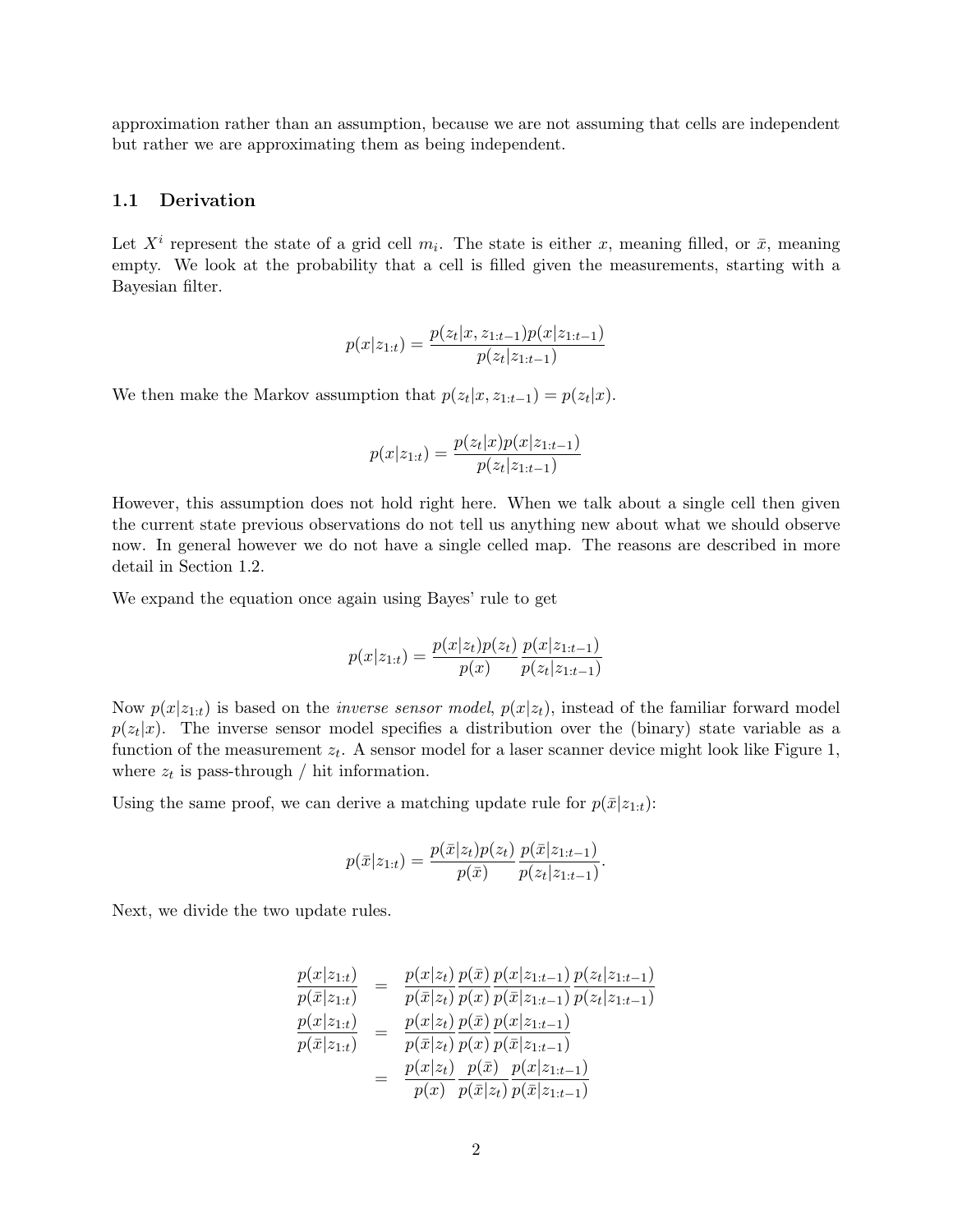Now we have a recursive update rule. If the probability of  $\bar{x}$  decreases with the observation  $z_t$ , then  $p(\bar{x}) > p(\bar{x}|z_t)$ , which causes the belief on x to increase relative to  $\bar{x}$ .

Next, we take the log of this update rule to find the log odds of the belief the square is filled over the belief it isn't filled, which we label  $l_t(x)$ . Using the log odds reduces numerical errors from multiplying minuscule floating point numbers.

$$
\log \frac{p(x|z_{1:t})}{p(\bar{x}|z_{1:t})} = \log \frac{p(x|z_t)}{p(\bar{x}|z_t)} \frac{p(\bar{x})}{p(x)} \frac{p(x|z_{1:t-1})}{p(\bar{x}|z_{1:t-1})}
$$

$$
l_t(x) = \log \frac{p(x|z_t)}{p(\bar{x}|z_t)} + \log \frac{p(\bar{x})}{p(x)} + l_{t-1}(x)
$$

Intuitively, this tells us that if the probability of an event, say a door being open, is just as likely to remain open on observing a new sensor reading, then the reading is uninformative and does not change the posterior.

For this update rule, we need only to specify  $p(x|z_t)$ , the inverse sensor model, and  $p(x)$ , the prior.  $p(\bar{x}|z_t)$  and  $p(\bar{x})$  are the complements of these two terms. Note that the inverse sensor model must respond to updates to the prior: consider section (1) in Figure 1.



Figure 1: A sample sensor model for a laser scanner device which provides the probability a grid cell is occupied given a sensor reading. Grid cells in (1) would have probability equal to the prior, grid cells in (2) would have a low probability (since the beam does not return from those locations) and grid cells in (3) would have a high probability.

#### 1.2 Problems with the Markov Assumption

At the beginning of the derivation we used the Markov assumption to claim that  $p(z_t|x, z_{1:t-1}) =$  $p(z_t|x)$ . This would have been reasonable had x represented the state of the complete map. However, x represents the state of a single grid cell. The Markov assumption in this context doesn't make much sense in the case of a laser beam model: we can't say that an observation  $z_t$  is independent of all prior observations given only the state of a single cell, since the beam model necessarily couples observations by virtue of the beam passing through multiple cells (states).

Figure 2 shows an example using a wide laser beam where this Markov assumption fails. In that case, the odds of the conflicting cell would increase, then decrease later. Without the Markov assumption, we could explain away this inconsistency by taking into account the entire map. Given this natural error, narrow beam sensors (such as LIDAR) are very popular.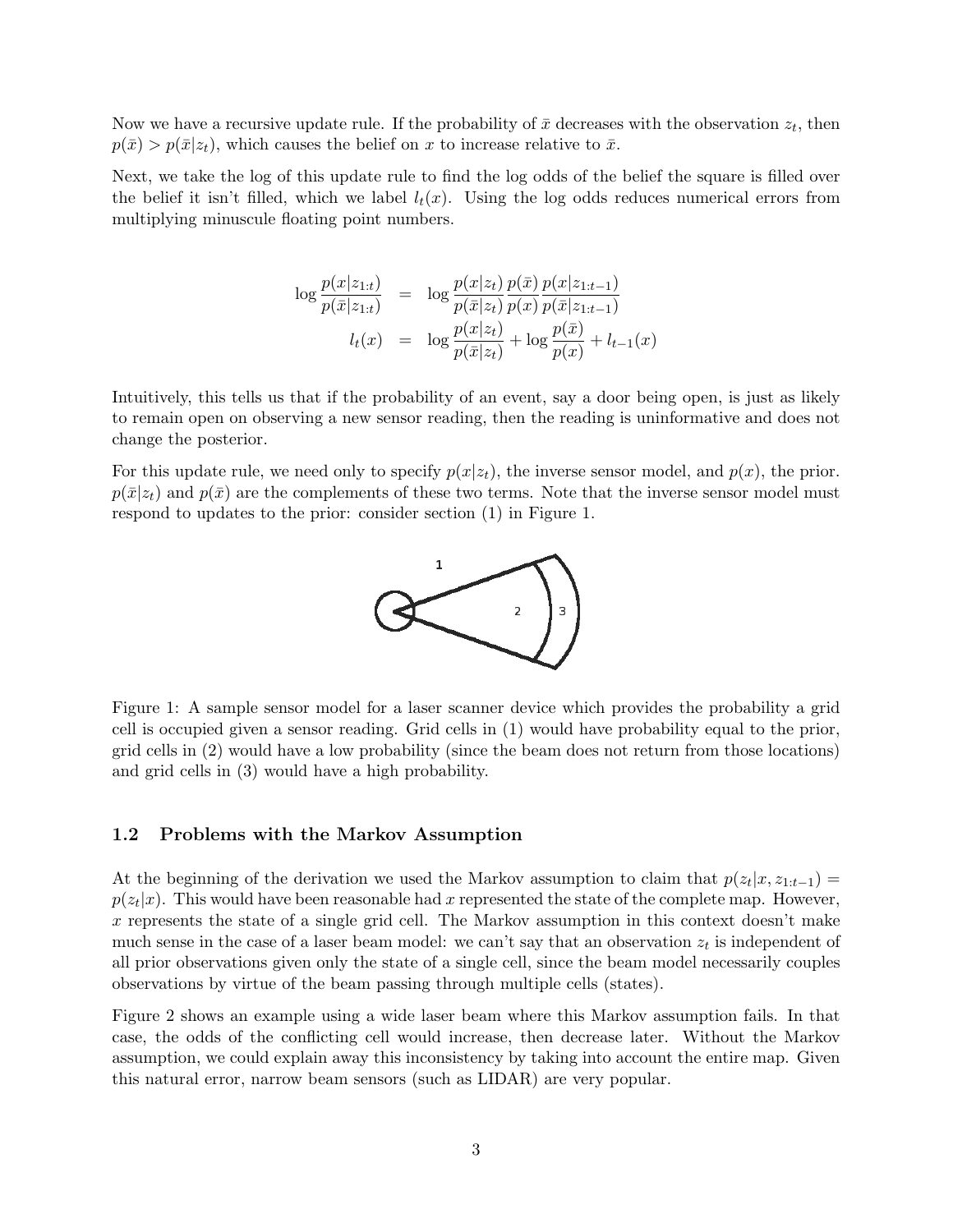It should be noted, however, that this assumption is perfectly valid when the sensor directly observes the state, for instance in the case of a downward looking camera used for visual SLAM.



Figure 2: The problem with the standard occupancy grid mapping algorithm in Chapter 9.2 of Probabilistic Robotics: For the environment shown in Figure (a), a passing robot might receive the (noise-free) measurement shown in (b). The occupancy grid map approach maps these beams into probabilistic maps separately for each grid cell and each beam, as shown in (c) and (d). Combining both interpretations yields the map shown in (e). Obviously, there is a conflict in the overlap region, indicated by the circles in (e). The interesting insight is: There exist maps, such as the one in diagram (f), that perfectly explain the sensor measurement without any such conflict. For a sensor reading to be explained, it suffices to assume an obstacle *somewhere* in the cone of a measurement, and not everywhere.

## 1.3 Limitations of Occupancy Mapping

In occupancy grid mapping every grid cell is one of two states: filled or empty. But in some situations it makes sense for a cell to be partially filled. This may occur when only part of the grid cell is filled and the rest is empty, or when the objects that "fill" the grid cell have special characteristics: we may want a grid filled with vegetation to be "less filled" than a grid filled with a solid rock.